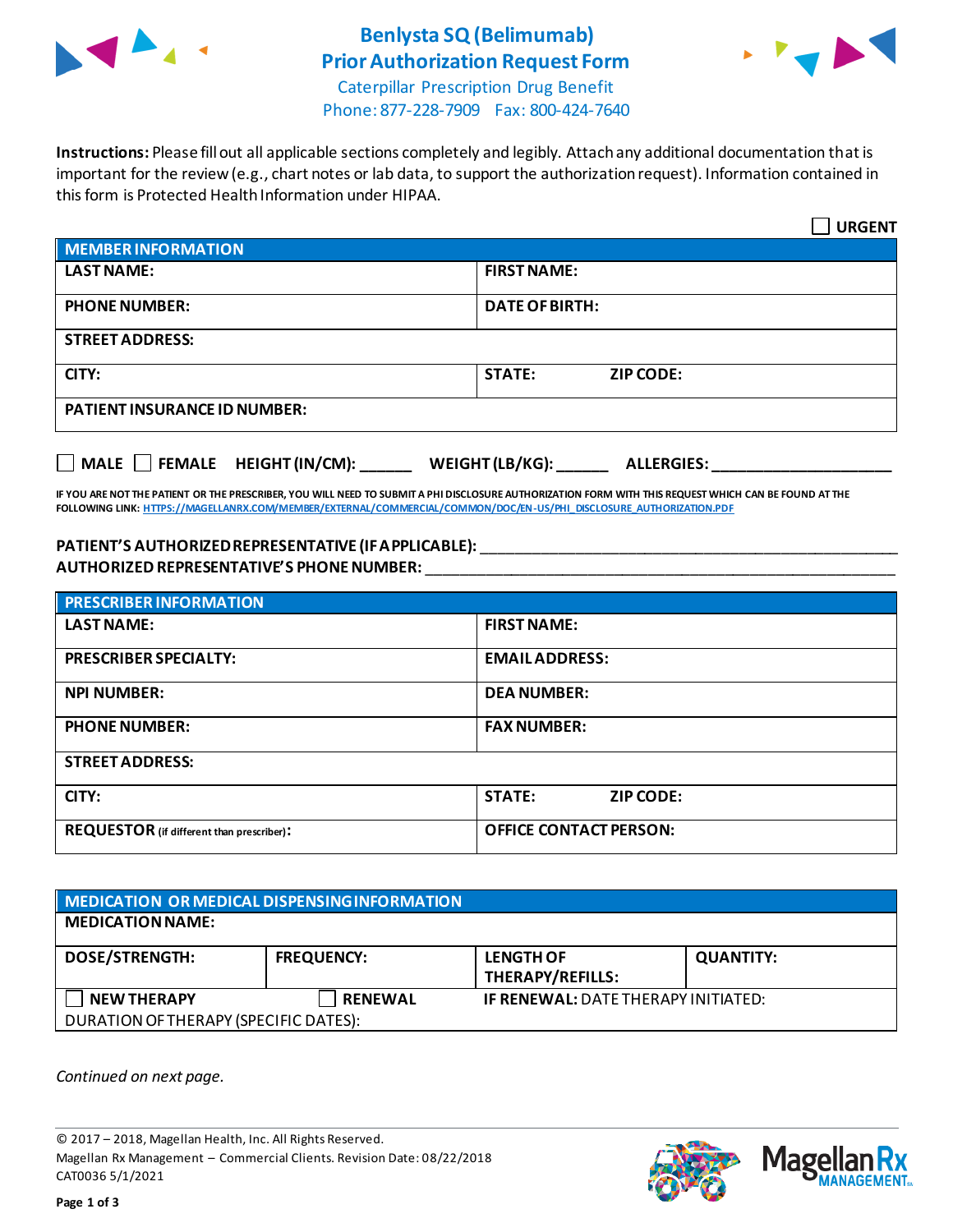

## **Benlysta SQ(Belimumab) Prior Authorization Request Form**

Caterpillar Prescription Drug Benefit Phone: 877-228-7909 Fax: 800-424-7640



| <b>MEMBER'S LAST NAME:</b>                                                                                                                                                                         | <b>MEMBER'S FIRST NAME:</b>                                                                     |                                                          |  |  |
|----------------------------------------------------------------------------------------------------------------------------------------------------------------------------------------------------|-------------------------------------------------------------------------------------------------|----------------------------------------------------------|--|--|
|                                                                                                                                                                                                    | 1. HAS THE PATIENT TRIED ANY OTHER MEDICATIONS FOR THIS CONDITION?                              | $\overline{\mathsf{NO}}$<br>YES (if yes, complete below) |  |  |
| <b>MEDICATION/THERAPY (SPECIFY</b><br>DRUG NAME AND DOSAGE):                                                                                                                                       | <b>DURATION OF THERAPY (SPECIFY</b><br>DATES):                                                  | <b>RESPONSE/REASON FOR</b><br>FAILURE/ALLERGY:           |  |  |
| <b>2. LIST DIAGNOSES:</b>                                                                                                                                                                          |                                                                                                 | ICD-10:                                                  |  |  |
| □ Systemic lupus erythematosus (SLE) WITHOUT active lupus nephritis<br>□ Systemic lupus erythematosus WITH active Lupus nephritis<br>□ Other Diagnosis _______________ICD-10 Code(s): ____________ |                                                                                                 |                                                          |  |  |
| PRIOR AUTHORIZATION.                                                                                                                                                                               | 3. REQUIRED CLINICAL INFORMATION: PLEASE PROVIDE ALL RELEVANT CLINICAL INFORMATION TO SUPPORT A |                                                          |  |  |
| <b>Clinical Information:</b>                                                                                                                                                                       | Is the patient using the drug in combination with a clinical trial? $\Box$ Yes $\Box$ No        |                                                          |  |  |
|                                                                                                                                                                                                    | Does the patient's SLEDAI (SLE Activity Index) score equal LESS THAN 8? $\Box$ Yes $\Box$ No    |                                                          |  |  |
| Is the patient positive for antinuclear antibodies > 1:80 and/or anti-double-stranded DNA (anti-dsDNA)<br>antibodies?* $\Box$ Yes $\Box$ No *Please submit chart notes with lab results.           |                                                                                                 |                                                          |  |  |
| Does the patient have severe lupus kidney disease (proteinuria greater than 6 g/24 hrs or equivalent OR serum<br>creatinine greater than 2.5 mg/dL)? $\Box$ Yes $\Box$ No                          |                                                                                                 |                                                          |  |  |
|                                                                                                                                                                                                    | Does the patient have severe CNS (central nervous system) lupus? $\Box$ Yes $\Box$ No           |                                                          |  |  |
| Select if the patient has tried the following medications:*                                                                                                                                        |                                                                                                 |                                                          |  |  |
| □ Non-steroidal anti-inflammatory drugs (NSAIDs)                                                                                                                                                   |                                                                                                 |                                                          |  |  |
| □ An anti-malarial (Plaquenil and/or hydroxychloroquine)<br>□ A corticosteroid                                                                                                                     |                                                                                                 |                                                          |  |  |
| $\Box$ An immunosuppressive (azathioprine, mycophenolate, methotrexate)                                                                                                                            |                                                                                                 |                                                          |  |  |
| *Please submit documentation.                                                                                                                                                                      |                                                                                                 |                                                          |  |  |
| Does the patient have active biopsy-proven lupus nephritis? $\Box$ Yes $\Box$ No<br>*Please submit documentation.                                                                                  |                                                                                                 |                                                          |  |  |
| Does patient have a urinary protein-to-creatinine ratio equaling 1 or greater? $\Box$ Yes $\Box$ No<br>*Please submit chart notes with lab results.                                                |                                                                                                 |                                                          |  |  |
| Is patient's lupus nephritis ISN/RPS class III, class IV, or class V? $\Box$ Yes $\Box$ No *Please submit chart notes with<br>pathology report, which documents the prescence of active lesions.   |                                                                                                 |                                                          |  |  |
| Does the patient's estimated GFR equal 30 ml/min/1.73m2 or greater? $\Box$ Yes $\Box$ No *Please submit chart<br>documentation with lab report.                                                    |                                                                                                 |                                                          |  |  |





<sup>© 2017</sup> – 2018, Magellan Health, Inc. All Rights Reserved. Magellan Rx Management – Commercial Clients. Revision Date: 08/22/2018 CAT0036 5/1/2021